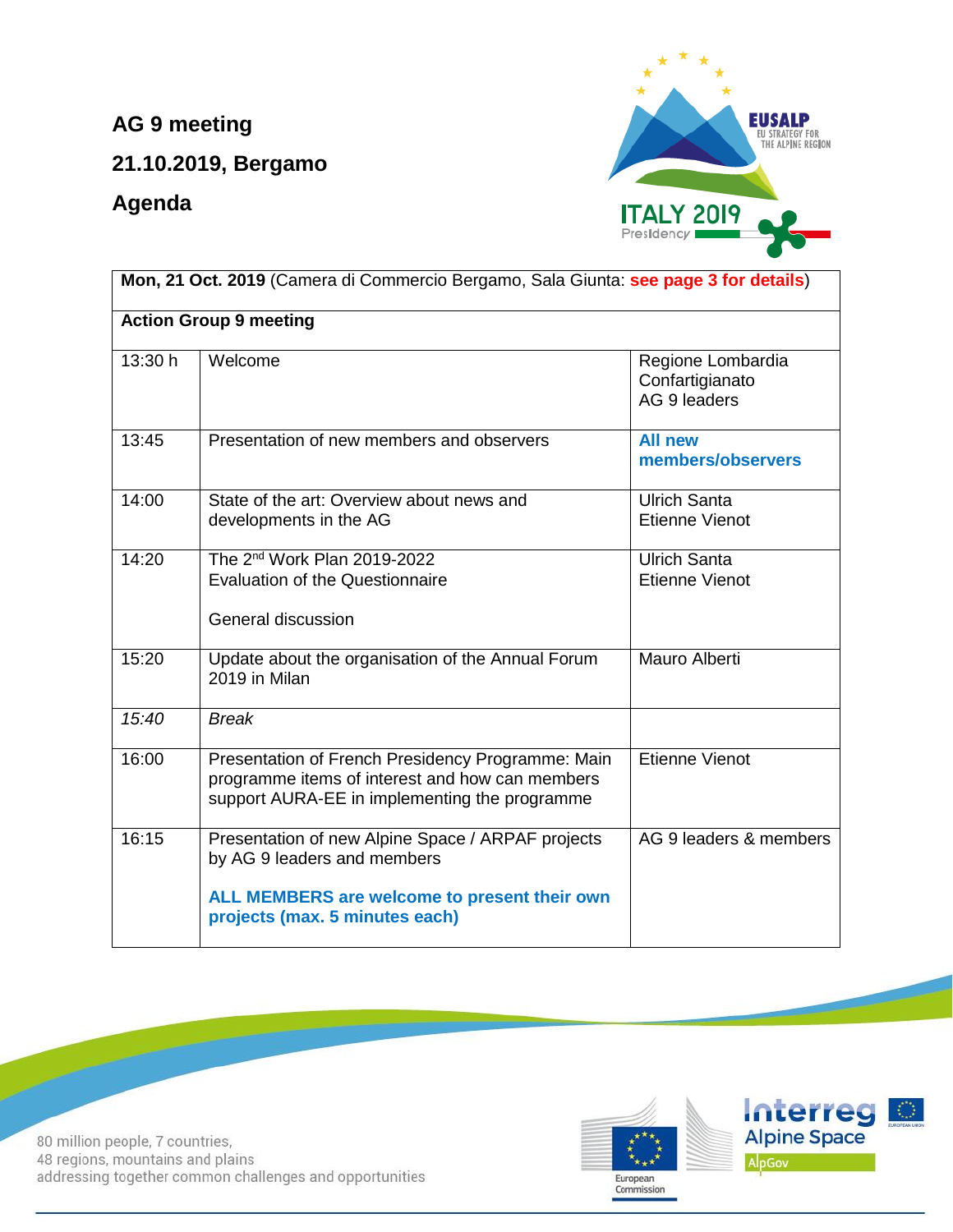| 17:00 | Presentation of the first results of the Energy Survey<br>2019 (EURAC)      | Adriano Bisello                         |
|-------|-----------------------------------------------------------------------------|-----------------------------------------|
| 17:20 | Presentation of Smart Villages and Smart Grids<br>(Lower Austria)           | Peter Obricht & Tino<br><b>Blondiau</b> |
| 18:00 | End of the AG meeting and common dinner at<br>Ristorante da Mimmo (20:00 h) |                                         |

| Tue, 22 Oct 2019 (change of venue: i-lab Italcementi, Kilometro Rosso, Bergamo) |                                                                                                                                                               |  |  |  |
|---------------------------------------------------------------------------------|---------------------------------------------------------------------------------------------------------------------------------------------------------------|--|--|--|
| 3rd EUSALP Energy Conference                                                    |                                                                                                                                                               |  |  |  |
| 11:00                                                                           | Guided visit of the old town (optional)                                                                                                                       |  |  |  |
| 13:30                                                                           | Transport by shuttle to ilab – Italcementi at Km Rosso                                                                                                        |  |  |  |
| 14:30                                                                           | 3rd EUSALP Energy Conference: "How to foster<br>energy efficiency investments in the Alpine<br>Macroregion: the renovation of public buildings as a<br>lever" |  |  |  |
| 17:30                                                                           | End of the Conference – Networking Aperitif                                                                                                                   |  |  |  |



80 million people, 7 countries,<br>48 regions, mountains and plains addressing together common challenges and opportunities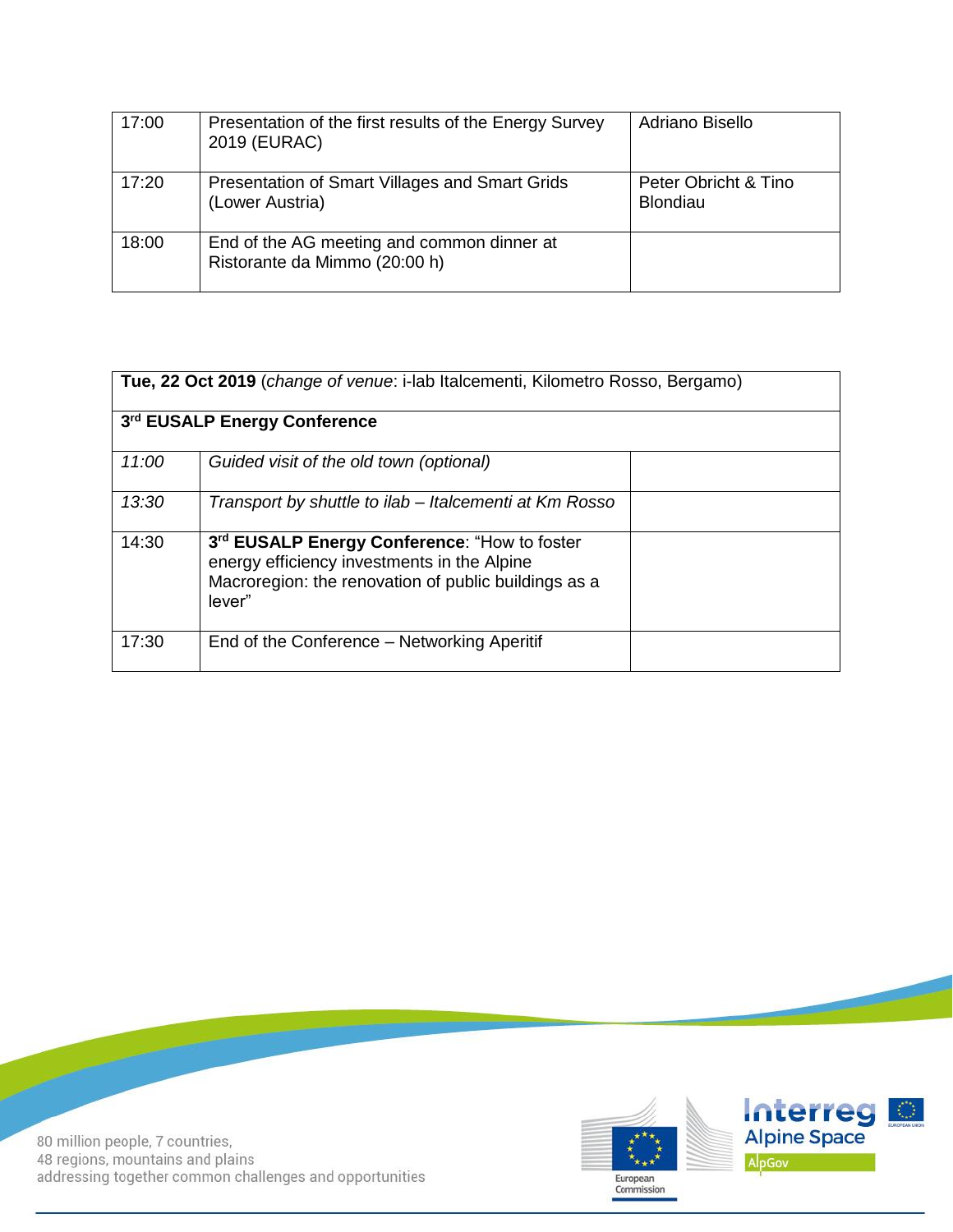## **Venue**



Sala Giunta **Camera di Commercio di Bergamo Largo Belotti, 16 after 13:30 h access from Piazza Dante (ring the bell)** 24121 Bergamo



**https://goo.gl/maps/YZdibWCSVJP25hu5A**